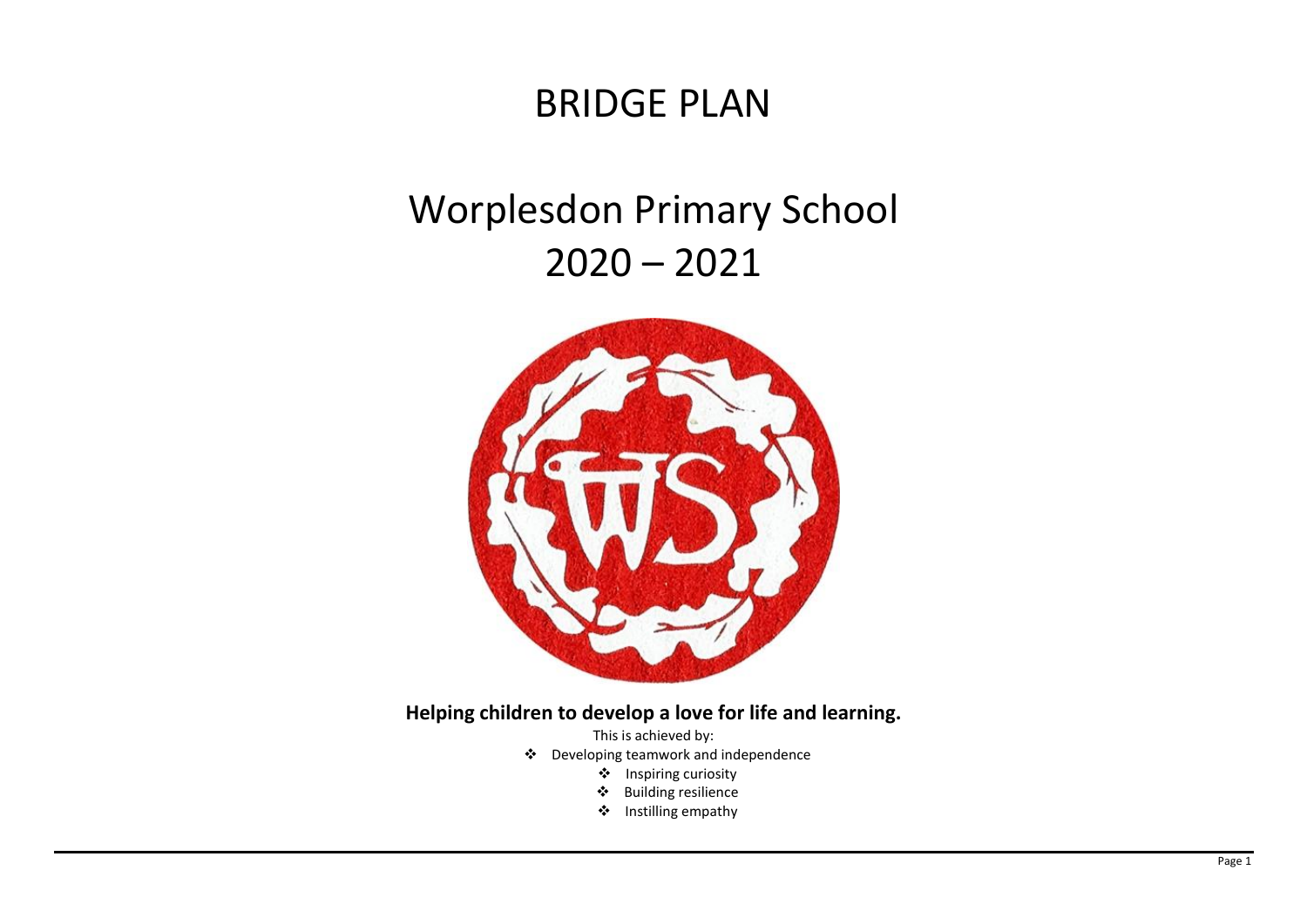## Contents

| Senior leaders to provide further training for less-experienced leaders to further develop their subject knowledge and leadership skills so they can impact positively on |
|---------------------------------------------------------------------------------------------------------------------------------------------------------------------------|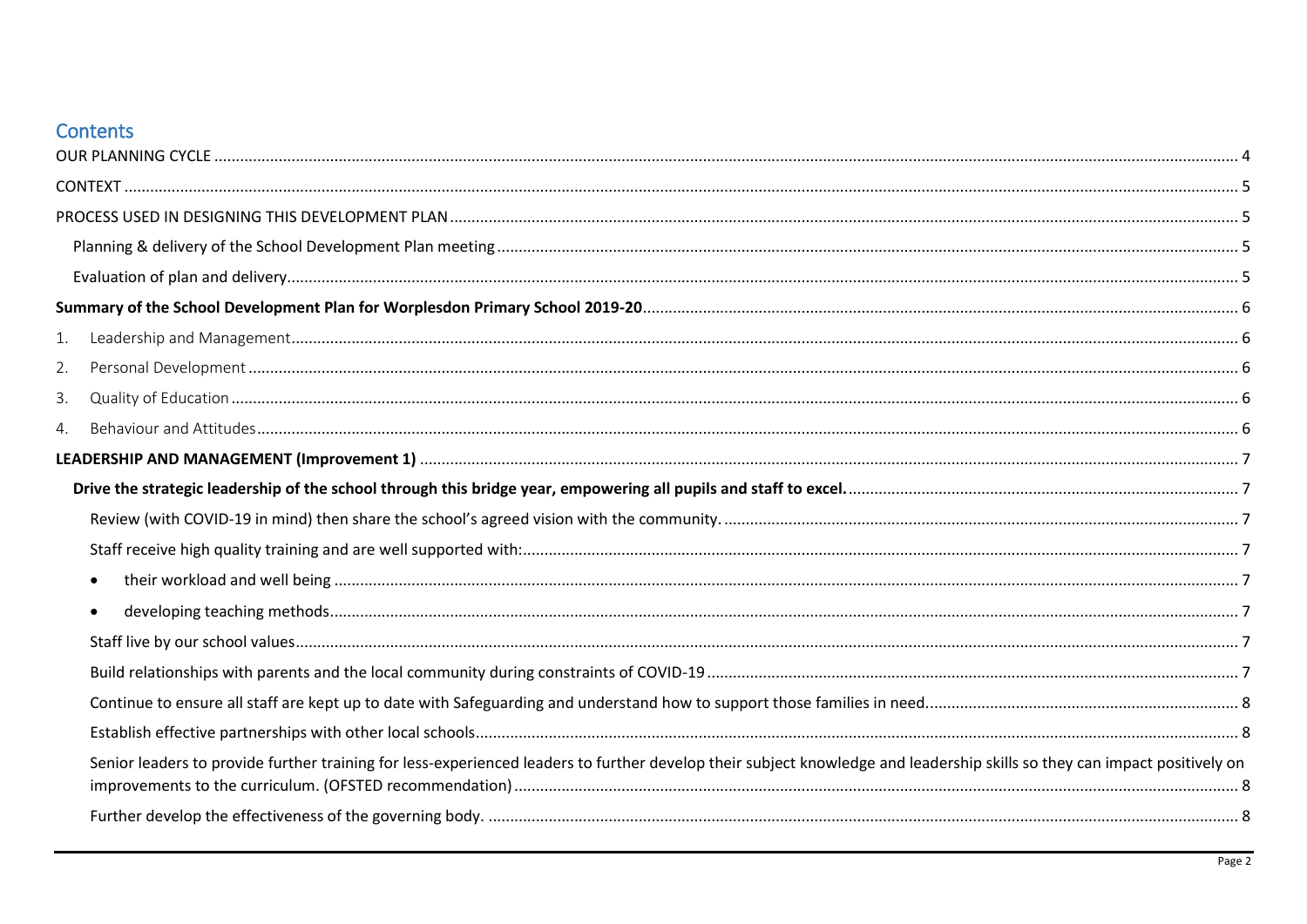| Enable good and better teaching, learning and assessment with a focus on <i>developing a recovery curriculum</i> , leading to good and better progress within each year | .Error! Bookmark not defined. |
|-------------------------------------------------------------------------------------------------------------------------------------------------------------------------|-------------------------------|
|                                                                                                                                                                         |                               |
|                                                                                                                                                                         |                               |
|                                                                                                                                                                         |                               |
|                                                                                                                                                                         |                               |
|                                                                                                                                                                         |                               |
|                                                                                                                                                                         |                               |
|                                                                                                                                                                         |                               |
|                                                                                                                                                                         |                               |
| Further embed the well-designed mathematics curriculum to ensure that more pupils achieve at least the expected standard in mathematics, particularly by the end of     |                               |
|                                                                                                                                                                         |                               |
|                                                                                                                                                                         |                               |
|                                                                                                                                                                         |                               |
|                                                                                                                                                                         |                               |
|                                                                                                                                                                         |                               |
|                                                                                                                                                                         |                               |
|                                                                                                                                                                         |                               |
|                                                                                                                                                                         |                               |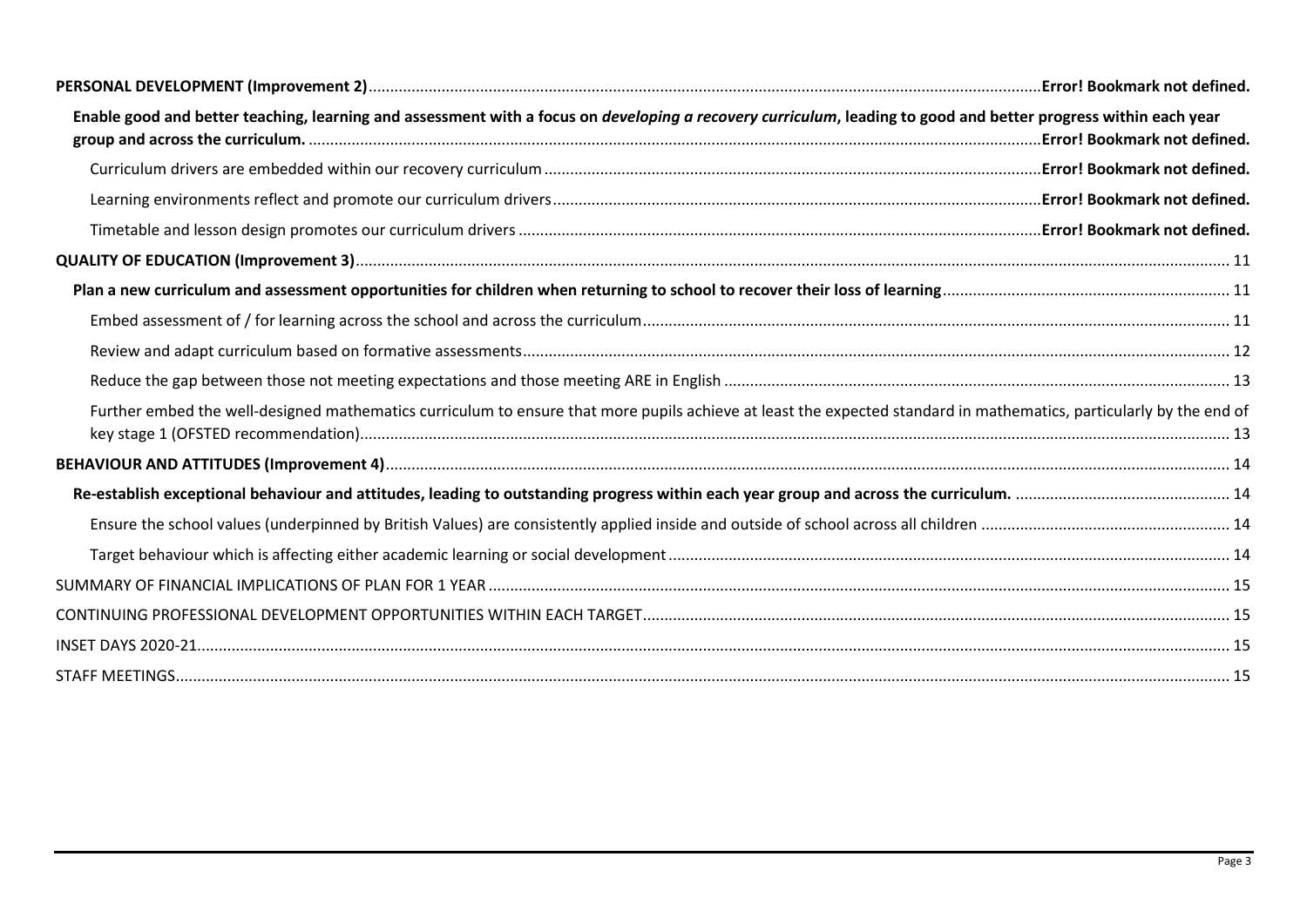<span id="page-3-0"></span>

Data analysis shared with staff & detailed action plan in place.

materials (& Ofsted framework)

**Note**: Children's data collected and

School development plan written up with key priorities

Final School development plan presented to governors for agreement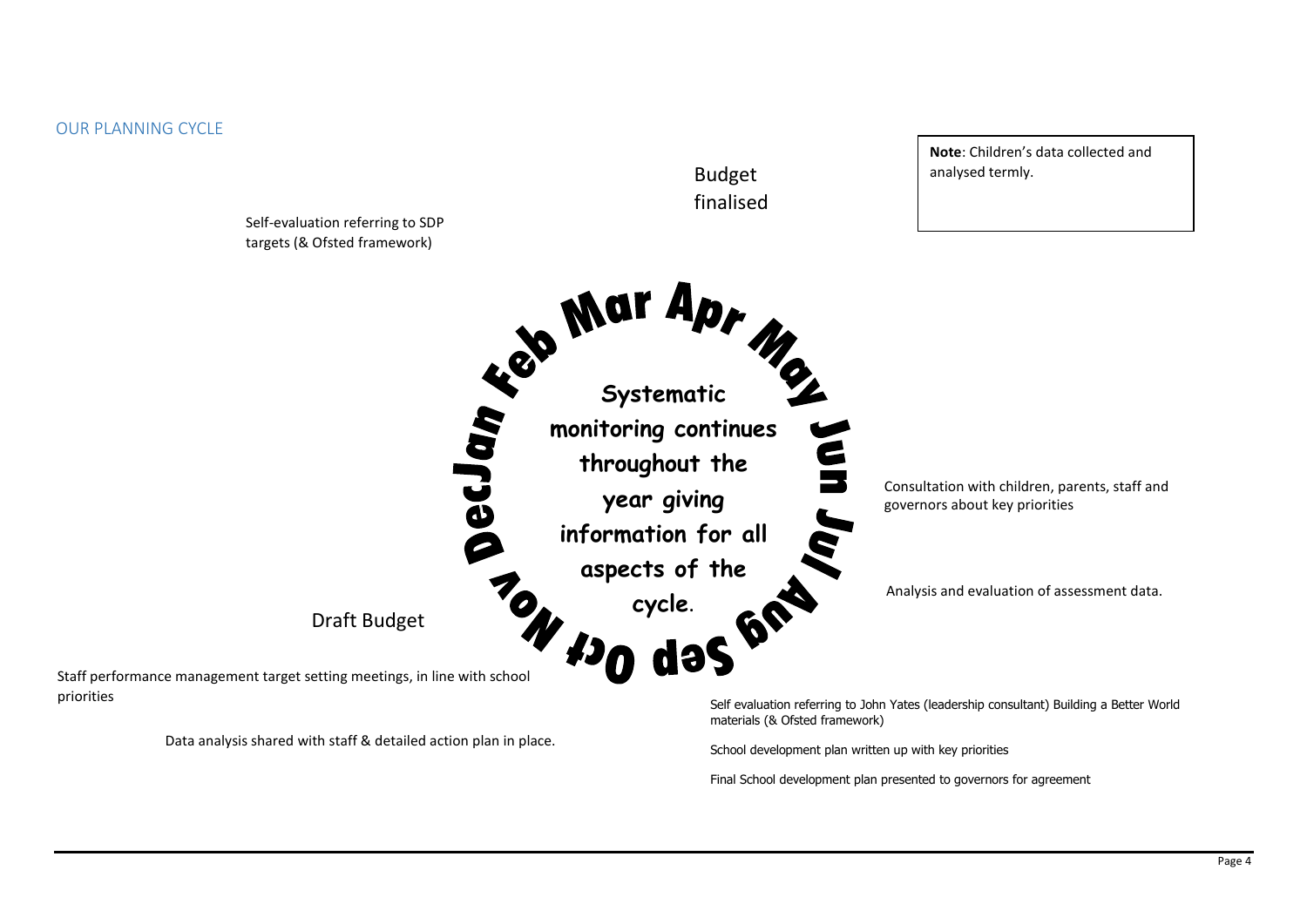#### <span id="page-4-0"></span>DEFINITION

This bridge plan is a one year plan which bridges from the schools strategic school development plan for 2017-2020 to our next 3 year plan. The aim of the plan is to provide the school with the necessary actions to be able to recover from the impact of COVID-19.

### CONTEXT

- On 28<sup>th</sup> January 2020, OFSTED visited Worplesdon and confirmed that provision was Good with many strengths celebrated. OFSTED recommended that:
	- ➢ Senior leaders should provide further training for less-experienced leaders to further develop their subject knowledge and leadership skills so they can impact positively on improvements to the curriculum. This will ensure that pupils continue to extend their knowledge across a range of subjects and apply skills effectively.
	- ➢ Leaders should further embed the well-designed mathematics curriculum to ensure that more pupils achieve at least the expected standard in mathematics, particularly by the end of key stage 1.
- On 16<sup>th</sup> March 2020, the government announced that schools were to close due to COVID-19
- Worplesdon remained open for those children of key workers and those children deemed vulnerable
- The school fully re-opened on 2<sup>nd</sup> September 2020

### <span id="page-4-1"></span>PROCESS USED IN DESIGNING THIS BRIDGE PLAN

#### <span id="page-4-2"></span>Planning & delivery of the School Development Plan meeting

- On 2<sup>nd</sup> September 2020 the extended leadership team and senior leaders led a Schools Development Planning day where staff worked in year groups to create an emerging bridge-plan which would achieve our vision.
- The draft plan was shared with staff and governors to check for accuracy.
- The plan was published on  $2^{nd}$  October and was shared on our school website for the wider community.

#### <span id="page-4-3"></span>Evaluation of plan and delivery

- Weekly senior leader meetings and half termly governor meetings include evaluations of the SDP.
- Weekly staff meetings provide opportunities for evaluations.
- Regular drop ins, observations, work sampling and planning scrutiny enable senior leaders and subject leaders to evaluate the implementation of the plan.
- Progress against priorities are reported to parents through monthly newsletters.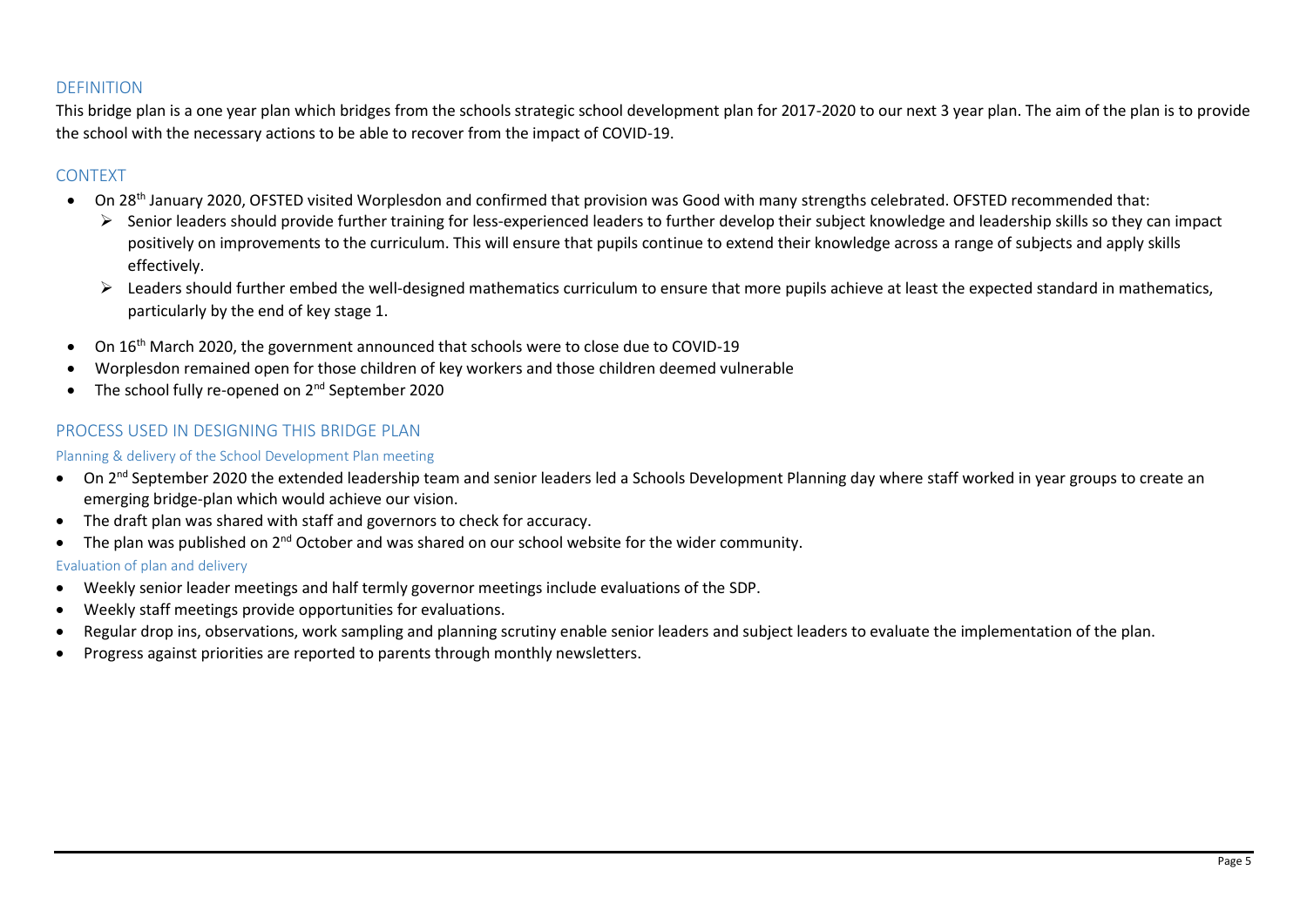## Summary of the Bridge Plan for Worplesdon Primary School 2020-21

<span id="page-5-4"></span><span id="page-5-3"></span><span id="page-5-2"></span><span id="page-5-1"></span><span id="page-5-0"></span>

| Priority                          | Aim                             | <b>Objectives</b>                                                                                                                |
|-----------------------------------|---------------------------------|----------------------------------------------------------------------------------------------------------------------------------|
|                                   | Drive the strategic leadership  | Review (with COVID-19 in mind) then share the school's agreed vision with the community.<br>❖                                    |
| Leadership and Management         | of the school through this      | Staff receive high quality training and are well supported with: their workload and well being; developing                       |
|                                   | bridge year, empowering all     | teaching methods                                                                                                                 |
|                                   | pupils and staff to excel.      | Staff live by our school values<br>❖                                                                                             |
|                                   |                                 | Build relationships with parents during constraints of COVID-19<br>❖                                                             |
|                                   |                                 | Continue to ensure all staff are kept up to date with Safeguarding and understand how to support those<br>❖<br>families in need. |
|                                   |                                 | Senior leaders to provide further training for less-experienced leaders to further develop their subject<br>❖                    |
|                                   |                                 | knowledge and leadership skills so they can impact positively on improvements to the curriculum. (OFSTED<br>recommendation)      |
|                                   |                                 | Establish effective partnerships with other local schools<br>❖                                                                   |
|                                   |                                 | Further develop the effectiveness of the governing body.<br>❖                                                                    |
|                                   | Enable good and better          | Staff are role models of our curriculum drivers<br>❖                                                                             |
| <b>Personal Development</b>       | teaching, learning and          | Learning environments reflect and promote our curriculum drivers<br>❖                                                            |
|                                   | assessment with a focus on      | Timetable and lesson design promotes our curriculum drivers<br>❖                                                                 |
|                                   | developing a recovery           |                                                                                                                                  |
|                                   | curriculum, leading to good     |                                                                                                                                  |
|                                   | and better progress within      |                                                                                                                                  |
|                                   | each year group and across      |                                                                                                                                  |
|                                   | the curriculum.                 |                                                                                                                                  |
|                                   | Plan a new hybrid curriculum    | ❖<br>Embed assessment of / for learning across the school and across the curriculum                                              |
| <b>Quality of Education</b><br>3. | and assessment opportunities    | Review and adapt curriculum based on formative assessments<br>❖                                                                  |
|                                   | for children when returning to  | Reduce the gap between those not meeting expectations and those meeting ARE in English<br>❖                                      |
|                                   | school to recover their loss of | ❖<br>Further embed the well-designed mathematics curriculum to ensure that more pupils achieve at least the                      |
|                                   | learning                        | expected standard in mathematics, particularly by the end of key stage 1 (OFSTED recommendation)                                 |
|                                   | Re-establish exceptional        | ❖<br>Ensure the school values (underpinned by British Values) are consistently applied inside and outside of                     |
| <b>Behaviour and Attitudes</b>    | behaviour and attitudes,        | school across all children                                                                                                       |
|                                   | leading to outstanding          | Target behaviour which is affecting either academic learning or social development                                               |
|                                   | progress within each year       |                                                                                                                                  |
|                                   | group and across the            |                                                                                                                                  |
|                                   | curriculum.                     |                                                                                                                                  |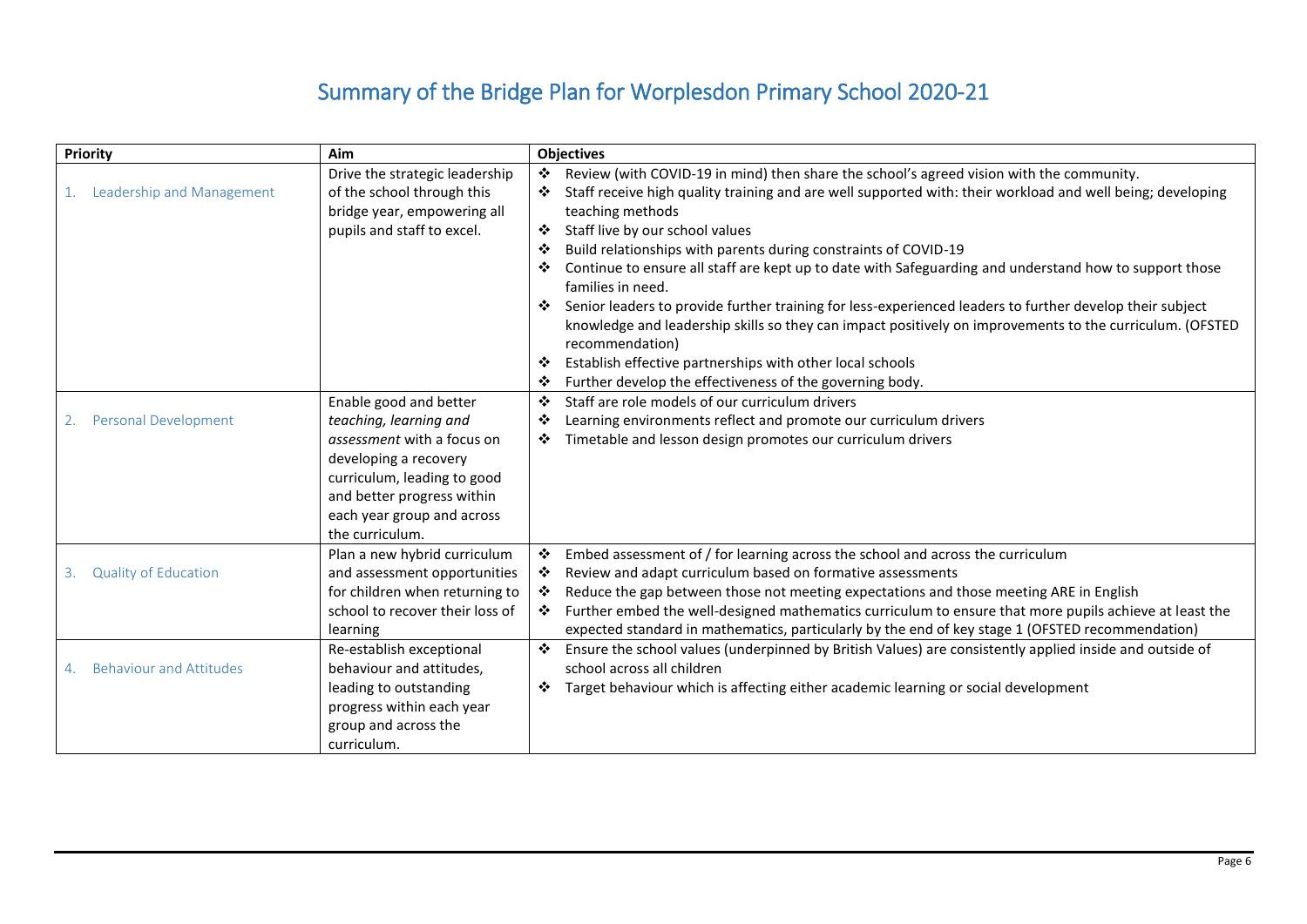## <span id="page-6-0"></span>LEADERSHIP AND MANAGEMENT (Improvement 1)

#### <span id="page-6-1"></span>Drive the strategic leadership of the school through this bridge year, empowering all pupils and staff to excel.

Success Criteria

- Ensure equitable deployment of budgets and resources & balanced budget for 20/21 is predicted, realised and sustained
- An outward facing school is created which results in the development of good practice in a 'receiving' school(s) and/or organisation. This is evidenced through working with other schools and organisations, identifying at outset the intended impact as well as subsequently evidencing the actual impact.
- Staff survey shows they receive high quality support training and feel well supported for well-being issues.

<span id="page-6-7"></span><span id="page-6-6"></span><span id="page-6-5"></span><span id="page-6-4"></span><span id="page-6-3"></span><span id="page-6-2"></span>

| Objective                                                                                                                                                       | When we are successful,<br>what will it look like?<br>(Ofsted handbook 2019)                                                                                                                                                                                                                                                                                                                                                                                                   | <b>Action</b>                                                                                                                                                                                                                                                                                                                                                                                                                                                                                                                                                                                                                                                                                                                                                                                                                                                                                                                                                                                                                                                                                                                                                                                                                                                                                                                                                                                                  | Lead<br>Person | Start<br>Date | <b>Resources</b>                                                  | Monitoring                                                                    |
|-----------------------------------------------------------------------------------------------------------------------------------------------------------------|--------------------------------------------------------------------------------------------------------------------------------------------------------------------------------------------------------------------------------------------------------------------------------------------------------------------------------------------------------------------------------------------------------------------------------------------------------------------------------|----------------------------------------------------------------------------------------------------------------------------------------------------------------------------------------------------------------------------------------------------------------------------------------------------------------------------------------------------------------------------------------------------------------------------------------------------------------------------------------------------------------------------------------------------------------------------------------------------------------------------------------------------------------------------------------------------------------------------------------------------------------------------------------------------------------------------------------------------------------------------------------------------------------------------------------------------------------------------------------------------------------------------------------------------------------------------------------------------------------------------------------------------------------------------------------------------------------------------------------------------------------------------------------------------------------------------------------------------------------------------------------------------------------|----------------|---------------|-------------------------------------------------------------------|-------------------------------------------------------------------------------|
| Review (with COVID-19<br>in mind) then share the<br>school's agreed vision<br>with the community.                                                               | Leaders have a clear and<br>ambitious vision for<br>providing high-quality<br>education to all pupils.                                                                                                                                                                                                                                                                                                                                                                         | Reflect of our school vision and ensure a common understanding<br>Use INSET day to explore how we can play our part in building a better world, reflecting on:<br>Improving happiness<br>$\bullet$<br>Improving kindness<br>$\bullet$<br>Developing friendship<br>$\bullet$<br>Our partnerships beyond Worplesdon<br>$\bullet$<br>Build the staff reflections into the schools Bridge Plan 20-21 (after lockdown), share with community                                                                                                                                                                                                                                                                                                                                                                                                                                                                                                                                                                                                                                                                                                                                                                                                                                                                                                                                                                        | KOB            | Sept<br>2020  | <b>INSET day</b><br>John Yates<br>resources &<br>training<br>£800 | Pupils, Families &<br><b>Community Governor</b><br>Group                      |
| Staff receive high quality<br>training and are well<br>supported with:<br>their workload and<br>well being<br>developing<br>$\bullet$<br>teaching methods       | Leaders ensure that<br>teachers receive focused<br>and highly effective<br>professional development.<br>Leaders ensure that highly<br>effective and meaningful<br>engagement takes place<br>with staff at all levels and<br>that issues are identified.<br>When issues are identified,<br>in particular about<br>workload, they are<br>consistently dealt with<br>appropriately and quickly.<br>Staff consistently report high<br>levels of support for well-<br>being issues. | SLT to protect time for the year group team to plan, assess, coach /mentor<br>Introduce well being day for each teachers, once a year (head teaches a teachers class for the day in<br>thanks for hard work) & for support staff (teachers release for a half day, office cover each other)<br>Introduce free breakfast each term to give thanks<br>Set up staff clubs, socials, time to meet for lunch, shout out board, introduce kindness champions,<br>appreciation mug, consider staff shout outs in Golden Leaf assembly (modelling to the children)<br>SLT to prioritise time for team meetings and to start with a 'checking in' on well being<br>Build in opportunities for staff to work across schools, virtually (e.g. subject leader support)<br>Introduce a sustainable coaching / mentoring model for all staff<br>Staff umbrellas for playtimes and lunchtimes<br>Well being group set up initiatives e.g. take ten on a Tuesday after school<br>SLT to ensure teams are planning in their breaks now that all staff are present at playtimes<br>Introduce a no grading system for observations, allowing staff to seek feedback on their weaker<br>subjects<br>Review teaching methods and adapt as necessary e.g. are they working with forward facing desks<br>Reflect on timetables and support staff to be more flexible with their day<br>Plan less, giving staff and children more time | KOB            | Sept<br>2020  | Jane Reed<br>coaching<br>£500<br>£1000                            | Curriculum &<br><b>Assessment Focus</b><br>governor group<br>SIP (Jo Freeman) |
| Staff live by our school<br>values                                                                                                                              | The shared vision is realised<br>through strong, shared<br>values, policies and practice.                                                                                                                                                                                                                                                                                                                                                                                      | Ensure all staff are living by our school values, modelling positivity, friendship, value for each other<br>All staff to check in with each other, supporting but also pointing out where any staff behaviour is not<br>reflecting the school code of conduct                                                                                                                                                                                                                                                                                                                                                                                                                                                                                                                                                                                                                                                                                                                                                                                                                                                                                                                                                                                                                                                                                                                                                  | <b>RW</b>      | Sept<br>2020  | Non contact<br>time provided                                      | KOB                                                                           |
| <b>Build relationships with</b><br>parents and the local<br>community during<br>constraints of COVID-19<br>to deliver an innovative<br>and competitive parental | Leaders engage effectively<br>with pupils and others in<br>their community, including,<br>when relevant, parents,<br>employers and local<br>services. Engagement                                                                                                                                                                                                                                                                                                               | Parents<br>Increase the number of emails, calls to parents to ensure partnerships are built<br>Continue to deliver parents presentations virtually with google document for Q & A (including<br>information on recovery curriculum teaching friendship, kindness)<br>Continue weekly emails and include activities for teaching kindness, friendship etc<br>Staff to be proactive with communication rather than waiting for something to go wrong                                                                                                                                                                                                                                                                                                                                                                                                                                                                                                                                                                                                                                                                                                                                                                                                                                                                                                                                                             | <b>LBC</b>     | Sept<br>2020  | IT support,<br>new software                                       | Pupils, Families &<br><b>Community Governor</b><br>Group                      |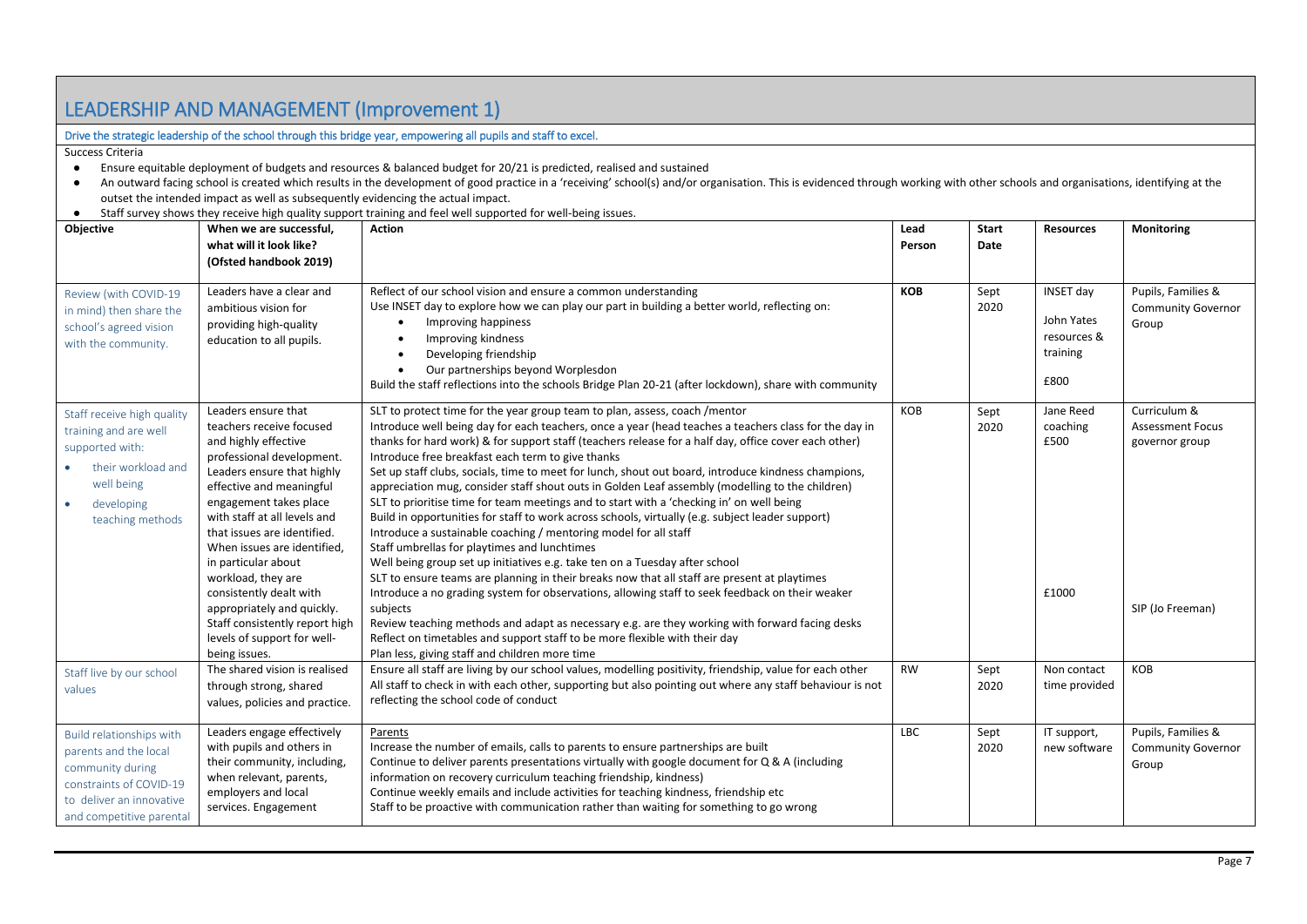<span id="page-7-3"></span><span id="page-7-2"></span><span id="page-7-1"></span><span id="page-7-0"></span>

| offer to secure pupil      | opportunities are focused     | Parent consultations to take place virtually – staff to reflect on the best way to lead these meetings,                                                                                           |                        |          |                  |                           |
|----------------------------|-------------------------------|---------------------------------------------------------------------------------------------------------------------------------------------------------------------------------------------------|------------------------|----------|------------------|---------------------------|
| placements.                | and purposive.                | including how to share the children's work, potentially using Google Classroom.                                                                                                                   |                        |          |                  |                           |
|                            |                               | Office team to continue to be supportive via calls, parentmail, website                                                                                                                           |                        |          |                  |                           |
|                            |                               | Develop a virtual Open day for prospective parents                                                                                                                                                |                        |          |                  |                           |
|                            |                               |                                                                                                                                                                                                   |                        |          |                  |                           |
|                            |                               | Liaise with PTA to use social media positively                                                                                                                                                    |                        |          |                  |                           |
|                            |                               | Community                                                                                                                                                                                         |                        |          |                  |                           |
|                            |                               | Working weekend on school grounds and into the community e.g. painting, gardening<br>Greeting local community and passing on our thanks. Show random acts of kindness e.g. litter                 |                        |          |                  |                           |
|                            |                               |                                                                                                                                                                                                   |                        |          |                  |                           |
|                            |                               | picking, outside Carol singing, support local charity, penpals in the community, Christmas cards to<br>community, give pictures, poems & stories for the FLGCA magazine, harvest boxes, food bank |                        |          |                  |                           |
| Continue to ensure all     | The school has a culture of   | Continue to implement a safeguarding programme for all staff through annual INSET, termly staff                                                                                                   | KOB                    | Sept     | <b>INSET day</b> | Safeguarding Lead         |
| staff are kept up to date  | safeguarding that supports    | meetings and weekly updates.                                                                                                                                                                      |                        | 2020     |                  | Governor                  |
| with Safeguarding and      | effective arrangements.       | Continue to share safeguarding messages with parents via monthly Safeguarding newsletters.                                                                                                        |                        |          |                  |                           |
| understand how to          |                               | Weekly tips on improving mental health for children, parents and staff                                                                                                                            |                        |          |                  |                           |
|                            |                               | Implement new PSHE hub planning.                                                                                                                                                                  |                        |          | £800 CPOMs       |                           |
| support those families in  |                               | Embed the use of CPOMs across the school.                                                                                                                                                         |                        |          |                  |                           |
| need.                      |                               |                                                                                                                                                                                                   |                        |          |                  |                           |
| Establish effective        | Staff are given opportunities | The Haven (COIN co led with Freemantles):                                                                                                                                                         | KOB                    | Oct 2020 |                  | Pupils, Families &        |
| partnerships with other    | to be outward facing,         | Agree vision of centre within Worplesdon with Freemantles staff and beyond                                                                                                                        |                        |          |                  | <b>Community Governor</b> |
| local schools              | sharing good practice with    | Set up planning meetings between the COIN and mainstream                                                                                                                                          |                        |          |                  | Group                     |
|                            | other schools.                | Develop inclusion programme with COVID-19 risk assessment in mind e.g. start with outdoors<br>$\bullet$                                                                                           |                        |          |                  |                           |
|                            |                               | via Forest school                                                                                                                                                                                 |                        |          | £2500 per        |                           |
|                            |                               | Set up new classrooms and review mainstream classrooms with inclusion in mind<br>$\bullet$                                                                                                        |                        |          | year             |                           |
|                            |                               | <b>Woking Confederation</b>                                                                                                                                                                       |                        |          |                  |                           |
|                            |                               | $\bullet$<br>Exploit opportunities for training with teacher across schools, using virtual platforms                                                                                              |                        |          |                  |                           |
|                            |                               | Use leadership trainer, John Yates to support SLT in driving the school forward                                                                                                                   |                        |          | Non contact      |                           |
|                            |                               | $\bullet$<br>Head teacher to use monthly HT network meetings                                                                                                                                      |                        |          |                  |                           |
|                            |                               | Holy Trinity & Pewley Down                                                                                                                                                                        |                        |          | time provided    |                           |
|                            |                               | $\bullet$<br>Set up subject leadership virtual meetings to support learning across the curriculum                                                                                                 |                        |          | by cover         |                           |
|                            |                               | Joint training sessions to support SDP targets focused on the recovery curriculum                                                                                                                 |                        |          | team             |                           |
|                            |                               | Continue to explore other partnerships which will enhance the learning opportunities for children                                                                                                 |                        |          |                  |                           |
|                            | Pupils continue to extend     | Use links with Woking Confederation, Holy Trinity & Pewley Down to provide support to subject                                                                                                     | <b>RW</b>              | Oct 2020 | Non contact      | Curriculum &              |
| Senior leaders to provide  | their knowledge across a      | leaders, sharing good practice, sharing resources, planning etc                                                                                                                                   |                        |          | time             | <b>Assessment Focus</b>   |
| further training for less- | range of subjects and apply   | Senior leaders to support, mentor, coach as appropriate less experienced leaders                                                                                                                  |                        |          |                  | governor group            |
| experienced leaders to     | skills effectively            | Where appropriate, set up joint subject leadership                                                                                                                                                |                        |          |                  |                           |
| further develop their      |                               | Use external middle and senior leadership courses to develop future leaders                                                                                                                       |                        |          |                  |                           |
| subject knowledge and      |                               |                                                                                                                                                                                                   |                        |          |                  |                           |
| leadership skills so they  |                               |                                                                                                                                                                                                   |                        |          |                  |                           |
| can impact positively on   |                               |                                                                                                                                                                                                   |                        |          |                  |                           |
| improvements to the        |                               |                                                                                                                                                                                                   |                        |          |                  |                           |
| curriculum. (OFSTED        |                               |                                                                                                                                                                                                   |                        |          |                  |                           |
| recommendation)            |                               |                                                                                                                                                                                                   |                        |          |                  |                           |
| Further develop the        | Governors ensure that the     | Support school leadership in writing, implementing and reviewing a rigorous risk assessment during                                                                                                | MW (CoG)               | Oct 2020 | Consultants      | School Improvement        |
| effectiveness of the       | school has a clear vision and | COVID-19.                                                                                                                                                                                         |                        |          |                  | Partner                   |
|                            | strategy, that resources are  | Review systems and processes in place to monitor the school, ensuring that school leadership's time                                                                                               |                        |          | £1200            |                           |
| governing body.            | managed well and that         | is not compromised                                                                                                                                                                                |                        |          |                  |                           |
|                            | leaders are held to account   |                                                                                                                                                                                                   |                        |          |                  |                           |
|                            | for the quality of education. |                                                                                                                                                                                                   |                        |          |                  |                           |
| Evaluation                 |                               |                                                                                                                                                                                                   | Financial total: £6800 |          |                  |                           |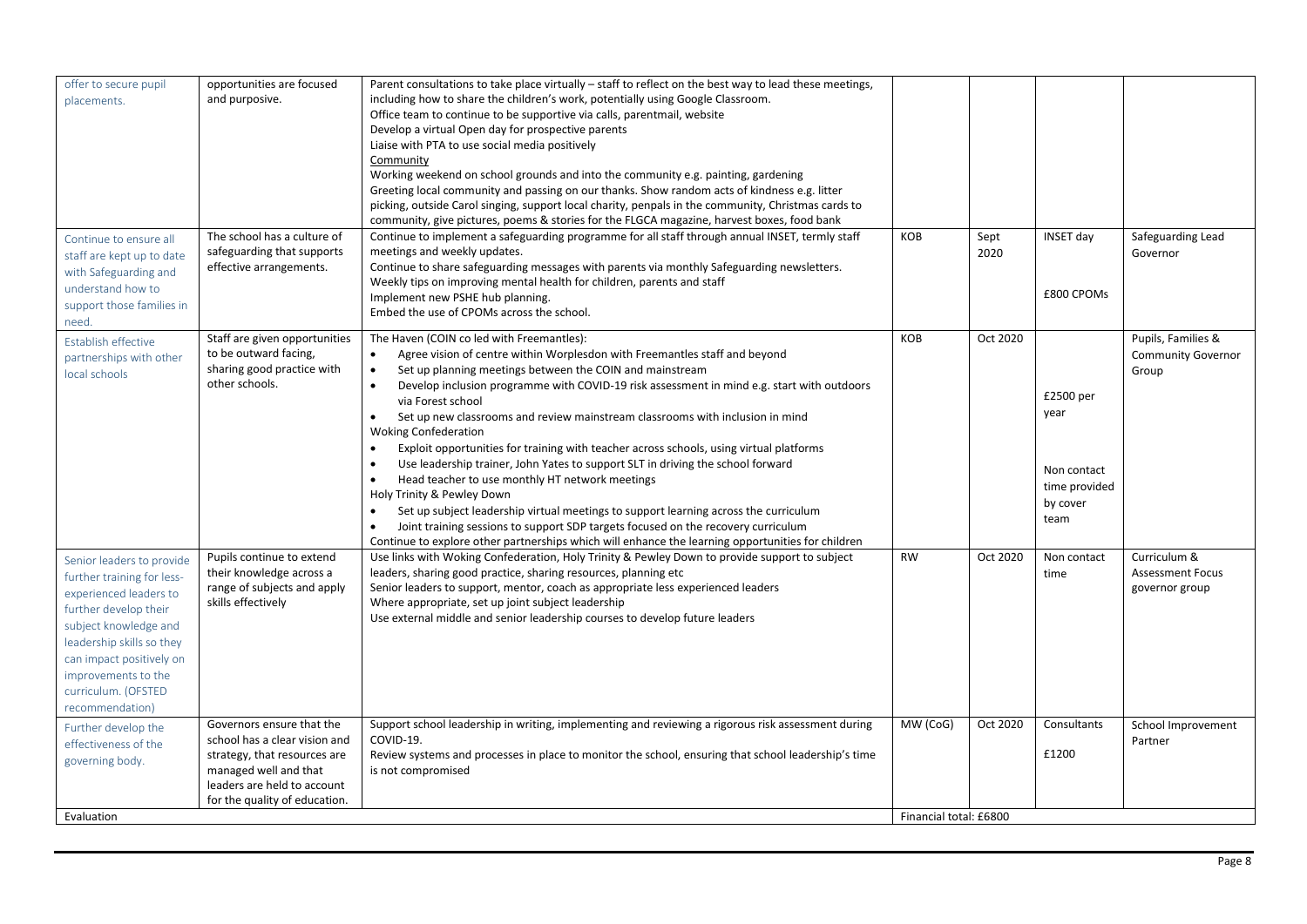## **PERSONAL DEVELOPMENT (Improvement 2)**

Enable good and better teaching, learning and assessment with a focus on *developing a recovery curriculum*, leading to good and better progress within each year group and across the curriculum.

Success Criteria

- 100% (aspiration) of Teaching and Learning is good (i.e. permanent staff) based on the following evidence: formal observations, pop ins, work sampling, discussions with children, classroom environment, data.
- 75-85% meet end of year expectations with 25-35% exceeding end of year expectations in reading, writing, mathematics and GPS
- 75-85% make good or better progress All teachers make effective use of regular formative assessment (e.g. observing pupils in class, talking to pupils to assess understanding, scrutiny of pupils' work) and avoid the introduction of unnecessary tracking systems (cross-reference to DfE guidance for full opening of schools dated 2 July 2020). Evidenced via HT reports/SEF, external visitor reports such as SIP & consultants visits

| Objective                                                                  | When we are successful,<br>what will it look like?                                                                                                                                                                                                                        | Action                                                                                                                                                                                                                                                                                                                                                                                                                                                                                                                                                                                                                                                                                                                                                                                                                                                                                                                                                                                                                                                                                                                                                                                                                                                                                                                                                                                                                                                                                                    | <b>Lead Person</b>                 | Start<br>Date | <b>Resources</b>                                | Monitoring                                                |
|----------------------------------------------------------------------------|---------------------------------------------------------------------------------------------------------------------------------------------------------------------------------------------------------------------------------------------------------------------------|-----------------------------------------------------------------------------------------------------------------------------------------------------------------------------------------------------------------------------------------------------------------------------------------------------------------------------------------------------------------------------------------------------------------------------------------------------------------------------------------------------------------------------------------------------------------------------------------------------------------------------------------------------------------------------------------------------------------------------------------------------------------------------------------------------------------------------------------------------------------------------------------------------------------------------------------------------------------------------------------------------------------------------------------------------------------------------------------------------------------------------------------------------------------------------------------------------------------------------------------------------------------------------------------------------------------------------------------------------------------------------------------------------------------------------------------------------------------------------------------------------------|------------------------------------|---------------|-------------------------------------------------|-----------------------------------------------------------|
|                                                                            | (Ofsted handbook 2019)                                                                                                                                                                                                                                                    |                                                                                                                                                                                                                                                                                                                                                                                                                                                                                                                                                                                                                                                                                                                                                                                                                                                                                                                                                                                                                                                                                                                                                                                                                                                                                                                                                                                                                                                                                                           |                                    |               |                                                 |                                                           |
| Curriculum<br>drivers are<br>embedded within<br>our recovery<br>curriculum | The school provides pupils<br>with meaningful<br>opportunities to<br>understand how to be<br>responsible, respectful,<br>active citizens who<br>contribute positively to<br>society. Pupils know how<br>to discuss and debate<br>issues and ideas in a<br>considered way. | Developing teamwork & independence e.g. Dragon's Den type activities, Run London to Jonna<br>groats, introduce secret friend, teach children sentence starters to initiate friendships, make a<br>difference jars<br>Inspiring curiosity Focus on appreciating the simple things in life, build in more opportunities for<br>child-led learning (working with the EYFS team on how this can be developed). Review enrichment<br>activities such as trip and clubs, finding ways for children to benefit from these experiences or<br>similar<br>Building resilience Use growth mindset vs fixed mindset, use 'Be the best you can be' resources<br>(and consider inviting Olympian to inspire). Class shout outs at the end of the week.<br>Instilling empathy When problems become apparent (e.g. child concerned about work in class or<br>friendship issues), all staff employ HeartSmart approach empathy, empower, explore, educate,<br>empower. Teachers and TA's present during morning and lunchtime play, supporting children to<br>apply their learning. Introduce kindness marble jar, house points for friendship, watch colour of<br>kindness mini film.<br>Include curriculum drivers into staff training schedule<br>Carolyn to deliver ELLI learning powers and EYFS to lead the staffing team through the link to<br>curriculum drivers. Staff select characters to represent drivers / learning powers<br>SLT to drive PSHCE teaching both in class and during playtimes and lunchtimes | <b>KOB</b><br><b>CB</b><br>CG & HW | Oct 2020      | Staff training<br>PSHE hub<br>subscription £800 | Curriculum &<br><b>Assessment Focus</b><br>governor group |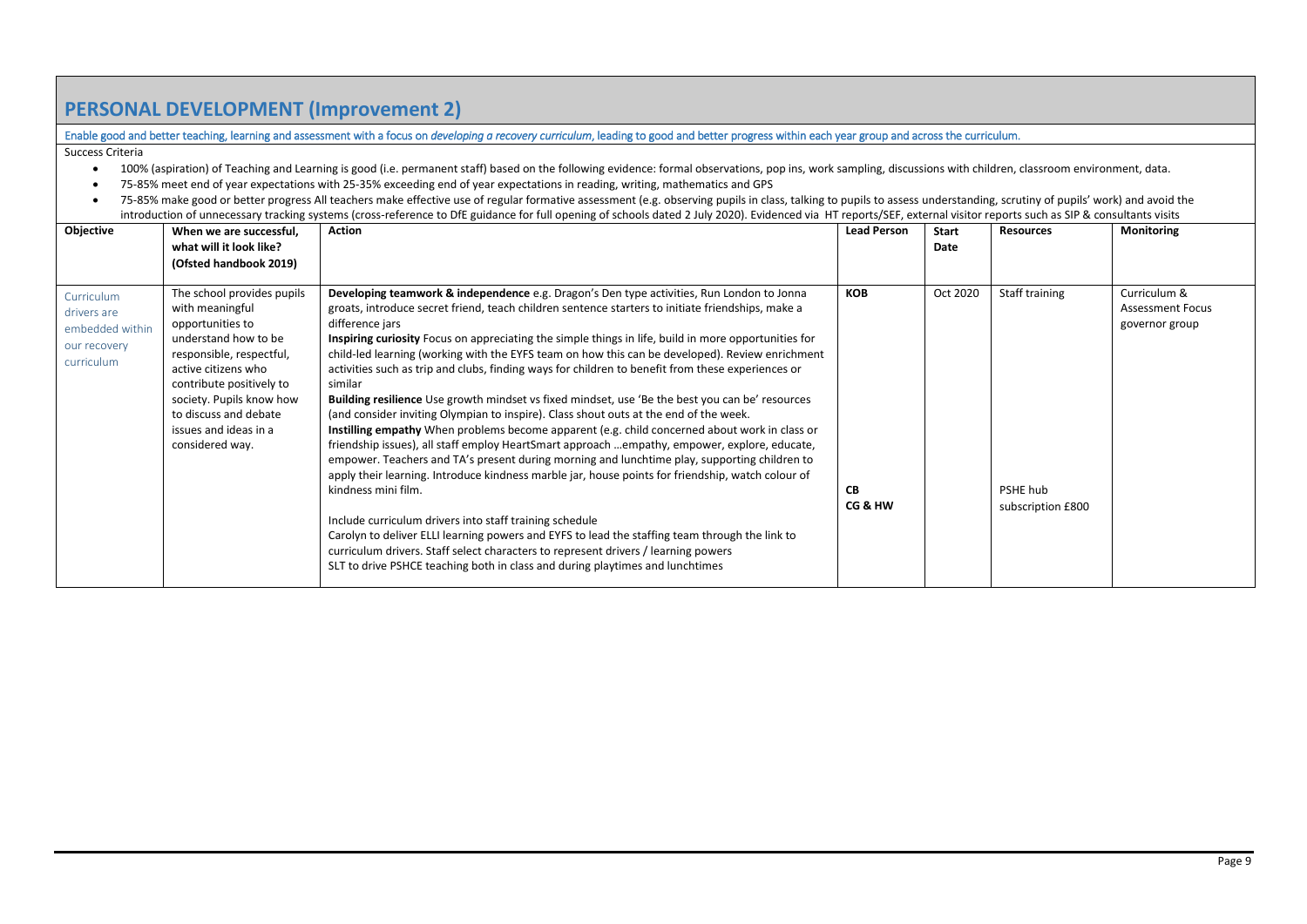| Learning<br>environments<br>reflect and<br>promote our<br>curriculum<br>drivers | The school environment<br>reflects the school's high<br>quality work to enhance<br>pupils' spiritual, moral,<br>social and cultural<br>development.                                                                                                                                                       | During lesson time, assemblies, playtimes and in extended day provision, staff plan opportunities<br>to explicitly promote our drivers<br>Developing teamwork & independence<br>Develop environments which lend themselves to independence i.e. well-resourced classrooms<br>which are clearly labelled enabling children to collect resources independently. Display wagoll's to<br>help children access the LO independently.<br>Display prompt cards that remind children of the skills we need and values we need to live by<br>when working successfully within a team.<br>Inspiring curiosity Ensure class displays and those around the school ask open ended questions for<br>the children to consider / respond to. Develop interest tables in class and around the school to<br>promote curiosity. Subject leaders develop investigative questions for coming in activities.<br>Building resilience Promoting a positive environment in which children feel safe to make mistakes<br>(building self-esteem and positive wellbeing). Nurture a 'can-do' attitude through encouragement<br>and support.<br>Model risk taking and making mistakes, demonstrating the learning process - model, learn, reflect.<br>Ensuring enough time is given for children to try again<br>PAUSE display to help children reflect, regulate emotions<br>Instilling empathy Using the HeartSmart resources, staff have displays which promote messages<br>such as 'don't rub it in, rub it out', 'fake is a mistake', 'no way through isn't true'.<br>At the end of assemblies, challenge children to  then follow up with rewards.<br>Please note: Assemblies continue to run virtually during COVID-19 | <b>LP</b>                 | Nov 2020                 | Non contact time to<br>see others<br>classrooms.<br>including visiting<br>other schools<br>(covered by cover<br>team) | Curriculum &<br><b>Assessment Focus</b><br>governor group |
|---------------------------------------------------------------------------------|-----------------------------------------------------------------------------------------------------------------------------------------------------------------------------------------------------------------------------------------------------------------------------------------------------------|--------------------------------------------------------------------------------------------------------------------------------------------------------------------------------------------------------------------------------------------------------------------------------------------------------------------------------------------------------------------------------------------------------------------------------------------------------------------------------------------------------------------------------------------------------------------------------------------------------------------------------------------------------------------------------------------------------------------------------------------------------------------------------------------------------------------------------------------------------------------------------------------------------------------------------------------------------------------------------------------------------------------------------------------------------------------------------------------------------------------------------------------------------------------------------------------------------------------------------------------------------------------------------------------------------------------------------------------------------------------------------------------------------------------------------------------------------------------------------------------------------------------------------------------------------------------------------------------------------------------------------------------------------------------------------------------------|---------------------------|--------------------------|-----------------------------------------------------------------------------------------------------------------------|-----------------------------------------------------------|
| Timetable and<br>lesson design<br>promotes our<br>curriculum<br>drivers         | The way the school goes<br>about developing pupils'<br>character is exemplary and<br>is worthy of being shared<br>with others.<br>The curriculum and the<br>school's effective wider<br>work support pupils to be<br>confident, resilient and<br>independent, and to<br>develop strength of<br>character. | Timetable<br>SLT support their teams to review timetable, ensuring sufficient time is given for both personal<br>development and academic learning, enabling staff to have time to be patient and understanding<br>Use split lessons to provide more flexibility within a lesson so staff can respond to needs<br>appropriately<br>Build in regular circle timed and ensure staff use the structure provided within PSHE hub and Neil<br>Hawkes curriculum<br>Build in well being activities for children at start and end of day to compliment new staggered drop<br>off and pick up arrangements<br>Protect time for good quality PE sessions, as well as additional opportunities for physical activity<br>Lesson design<br>Embed drivers as detailed in leadership section<br>Through lesson observations, team teaching, triad visits, reflect on how lesson design has<br>promoted personal development, children's character<br>Forest School<br>Use Forest School teachers within the school to teach children and staff o how the area can be<br>used to promote curriculum drivers and well being<br>Explore opportunities on using this resource to enrich children's lives beyond the school day at<br>Worplesdon and for other schools                                                                                                                                                                                                                                                                                                                                                                                                                                              | Year leaders<br><b>RS</b> | Sept<br>2020<br>Oct 2020 | PPA time<br>RW support within<br>leadership time<br>Trimtrail for juniors<br>£12000<br>Non contact time<br>provided   | Curriculum &<br><b>Assessment Focus</b><br>governor group |
| Evaluation:                                                                     |                                                                                                                                                                                                                                                                                                           |                                                                                                                                                                                                                                                                                                                                                                                                                                                                                                                                                                                                                                                                                                                                                                                                                                                                                                                                                                                                                                                                                                                                                                                                                                                                                                                                                                                                                                                                                                                                                                                                                                                                                                  | Finance total: £20000     |                          |                                                                                                                       |                                                           |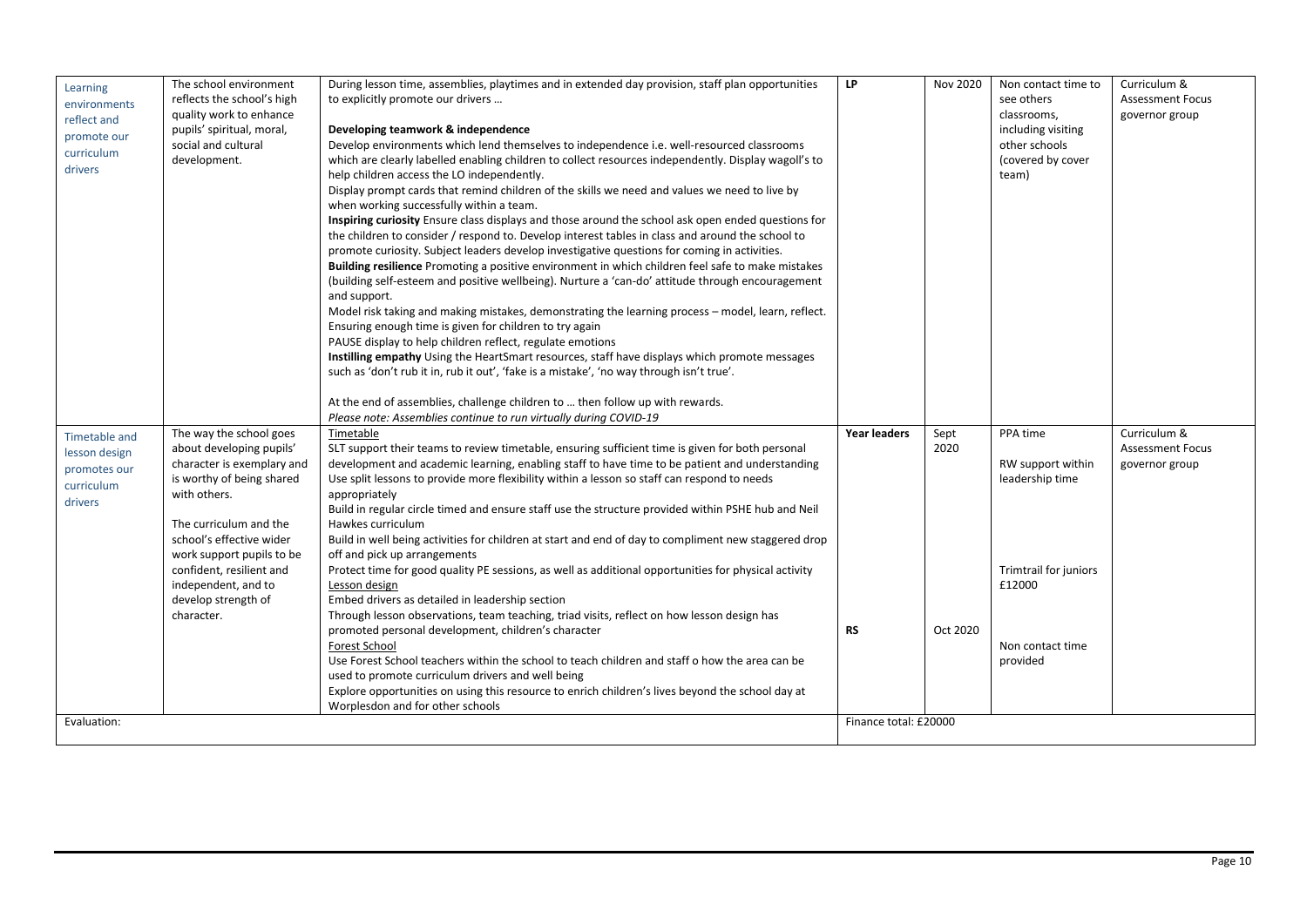## <span id="page-10-0"></span>**QUALITY OF EDUCATION (Improvement 3)**

#### <span id="page-10-1"></span>Plan a new hybrid curriculum and assessment opportunities for children when returning to school to recover their loss of learning

Success Criteria

- The curriculum remains broad and ambitious.
- The school is on track to return to the school's normal curriculum content by no later than the summer term 2021.
- Remote education (where needed) aligns as closely as possible with in-school provision.
- Those pupils who are unable to attend school engage in remote education.
- 100% (aspiration) of Teaching and Learning is good (i.e. permanent staff) based on the following evidence: formal observations, pop ins, work sampling, discussions with children, classroom environment, data.
- 75-85% meet end of year expectations with 25-35% exceeding end of year expectations in reading, writing, mathematics and GPS *&* 75-85% make good or better progress

<span id="page-10-2"></span>

| Objective                                                                                            | When we are successful, what                                                                                                                                                                                                                                                                                                                                                                                                                                                                                                                                                                | <b>Action</b>                                                                                                                                                                                                                                                                                                                                                                                                                                                                                                                                                                                                                                                                                                                                                                                                                                                                                                                                                                                                                                                                                                                                                                                                                                                                                                                                                                                                                                                                          | Lead              | Start    | <b>Resources</b>                                                | Monitoring                                                |
|------------------------------------------------------------------------------------------------------|---------------------------------------------------------------------------------------------------------------------------------------------------------------------------------------------------------------------------------------------------------------------------------------------------------------------------------------------------------------------------------------------------------------------------------------------------------------------------------------------------------------------------------------------------------------------------------------------|----------------------------------------------------------------------------------------------------------------------------------------------------------------------------------------------------------------------------------------------------------------------------------------------------------------------------------------------------------------------------------------------------------------------------------------------------------------------------------------------------------------------------------------------------------------------------------------------------------------------------------------------------------------------------------------------------------------------------------------------------------------------------------------------------------------------------------------------------------------------------------------------------------------------------------------------------------------------------------------------------------------------------------------------------------------------------------------------------------------------------------------------------------------------------------------------------------------------------------------------------------------------------------------------------------------------------------------------------------------------------------------------------------------------------------------------------------------------------------------|-------------------|----------|-----------------------------------------------------------------|-----------------------------------------------------------|
|                                                                                                      | will it look like? (Ofsted                                                                                                                                                                                                                                                                                                                                                                                                                                                                                                                                                                  |                                                                                                                                                                                                                                                                                                                                                                                                                                                                                                                                                                                                                                                                                                                                                                                                                                                                                                                                                                                                                                                                                                                                                                                                                                                                                                                                                                                                                                                                                        | Person            | Date     |                                                                 |                                                           |
|                                                                                                      | handbook 2019)                                                                                                                                                                                                                                                                                                                                                                                                                                                                                                                                                                              |                                                                                                                                                                                                                                                                                                                                                                                                                                                                                                                                                                                                                                                                                                                                                                                                                                                                                                                                                                                                                                                                                                                                                                                                                                                                                                                                                                                                                                                                                        |                   |          |                                                                 |                                                           |
| <b>Fmbed</b><br>assessment of /<br>for learning across<br>the school and<br>across the<br>curriculum | Teachers present subject matter<br>clearly, promoting appropriate<br>discussion about the subject<br>matter being taught. They check<br>pupils' understanding<br>systematically, identify<br>misconceptions accurately and<br>provide clear, direct feedback. In<br>so doing, they respond and adapt<br>their teaching as necessary<br>without unnecessarily elaborate<br>or individualised approaches.<br>The work given to pupils is<br>demanding and matches the<br>aims of the curriculum in being<br>coherently planned and<br>sequenced towards cumulatively<br>sufficient knowledge. | Assessment<br>Review policy and provide further training for the application of Marking & Feedback policy<br>Further develop feedback by using:<br>Peer feedback (ensuring children are well trained)<br>$\bullet$<br>Improving children's independence when responding to teachers feedback, giving children the<br>$\bullet$<br>opportunity and time to respond to marking in order to learn from their work (across all subjects)<br>Ensuring children can evaluate their own learning by talking to each other and to adults about it.<br>$\bullet$<br>Provide further training for assessment and the use of the Depth of Learning package, building upon<br>consultancy support from the year before.<br>Set up regular moderations of workbooks to ensure correct pitch (supported by external consultants and<br>senior leaders) in both core and foundation subjects<br>Develop reporting system to governors<br>Interventions<br>Further training on Quality First Teaching led by SENCO for teachers & TA's<br>SENCo to support staff in class, providing bespoke strategies for individual children<br>SENCO to roll out interventions (research based) across the school including Better Reading Partnerships,<br>NELI, First Class Maths<br>SENCO to roll out training for the interventions selected<br>SENCO to monitor the impact and provide additional advice and support<br>Develop interventions that promote our curriculum drivers e.g. improving independence | <b>LBC</b><br>LES | Oct 2020 | Cost of DoL<br>package £850<br>Moderation led<br>by consultants | Curriculum &<br><b>Assessment Focus</b><br>governor group |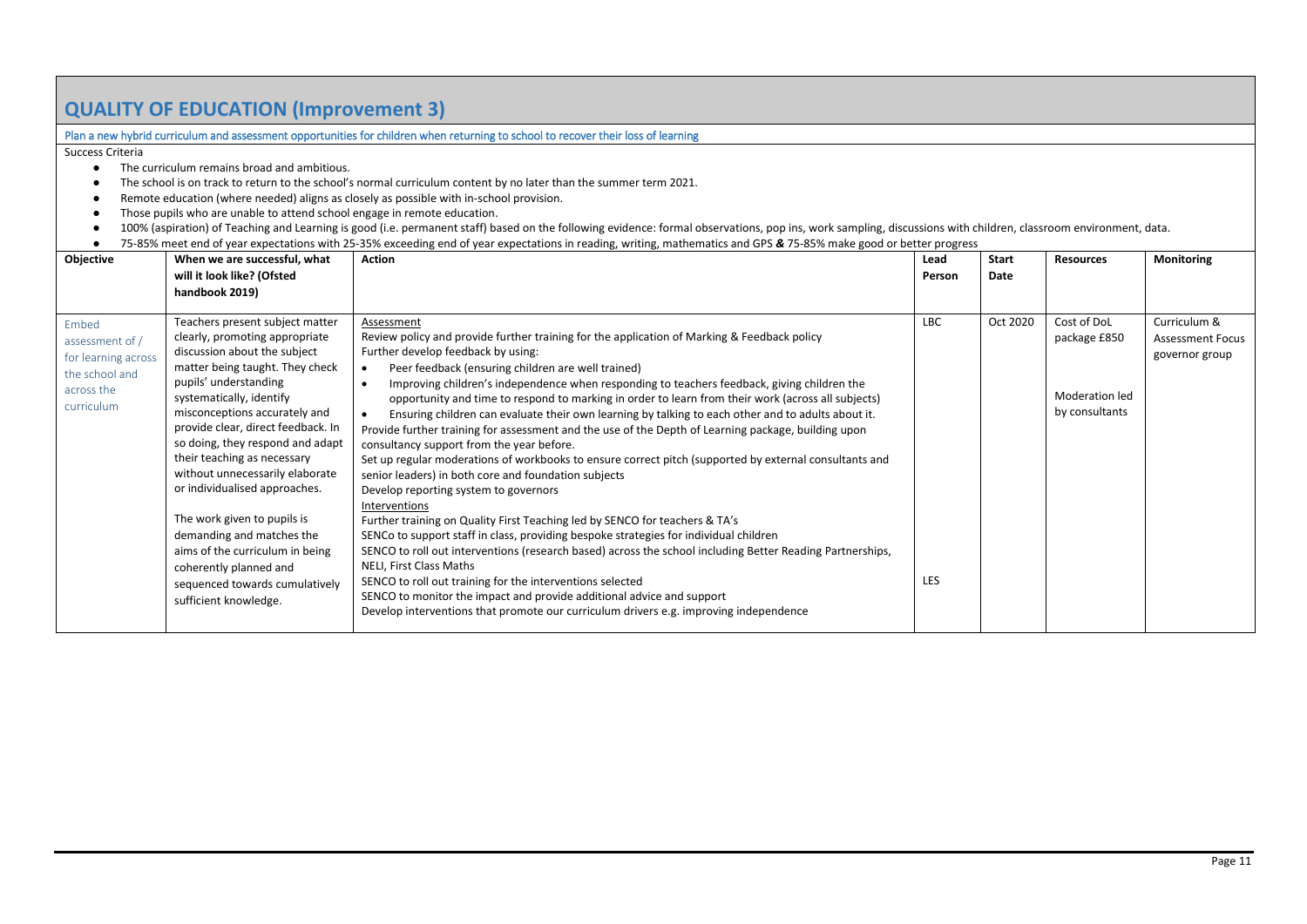<span id="page-11-0"></span>

| Review and adapt<br>a hybrid<br>curriculum based<br>on formative<br>assessments | The school's curriculum intent<br>and implementation are<br>embedded securely and<br>consistently across the school. It<br>is evident from what teachers do<br>that they have a firm and                                                                                               | Long & Medium Term Plans<br>Extended Leadership team deliver INSET (based on John Yates leadership materials) entitled 'Building a<br>Better World'. During the day, teaching teams given time to review and adapt long and medium term<br>planning, ensuring that the recovery curriculum is built into their planning.<br>Short Term Plans & Assessment<br>Staff to revisit learning objectives from previous year for the first two weeks back, allowing children to                                                                                                                                                                   | ELTeam          | Sept<br>2020 | Non contact<br>time (covered<br>by cover team)<br>Quigley | Curriculum &<br><b>Assessment Focus</b><br>governor group |
|---------------------------------------------------------------------------------|----------------------------------------------------------------------------------------------------------------------------------------------------------------------------------------------------------------------------------------------------------------------------------------|-------------------------------------------------------------------------------------------------------------------------------------------------------------------------------------------------------------------------------------------------------------------------------------------------------------------------------------------------------------------------------------------------------------------------------------------------------------------------------------------------------------------------------------------------------------------------------------------------------------------------------------------|-----------------|--------------|-----------------------------------------------------------|-----------------------------------------------------------|
|                                                                                 | common understanding of the<br>school's curriculum intent and<br>what it means for their practice.<br>Across all parts of the school,<br>series of lessons contribute well<br>to delivering the curriculum<br>intent.<br>The work given to pupils, over<br>time and across the school, | settle into school gently and providing staff the opportunity to assess using formative assessment strategies<br>Staff and children to use learning journals from previous year so that both staff and child are reminded of<br>their achievements at the end of March<br>Previous teacher to visit their old classes within their new classrooms and follow up with a discussion<br>between teachers on those children who have:<br>Lost learning nd are now significantly below expectations<br>Some gaps such as misconceptions in math or have lost some independence<br>Kept on track<br><b>Exceeded expectations</b>                | Year<br>leaders | Sept<br>2020 | Essentials £400                                           |                                                           |
|                                                                                 | consistently matches the aims of<br>the curriculum. It is coherently<br>planned and sequenced towards<br>cumulatively sufficient<br>knowledge and skills for future<br>learning and employment.                                                                                        | During PPA sessions and some staff meetings, teacher review and adapt short term planning with a focus<br>on less is more<br>Set up triads where by staff across year groups plan and deliver a lesson together, focusing on the teaching<br>strategies that will promote our curriculum drivers.<br>Use child friendly strategy (i.e. Ellie characters) to display and promote our curriculum drivers in all lessons.<br>Build in opportunities within lessons to carry out formative assessments and use it to inform planning.<br>Use PPA sessions and staff meetings to moderate work, using consultants as appropriate<br>Assessment |                 | Oct 2020     | Staff training to<br>launch triads                        |                                                           |
|                                                                                 | Pupils' work across the<br>curriculum is consistently of a<br>high quality.<br>Pupils consistently achieve<br>highly, particularly the most<br>disadvantaged. Pupils with SEND<br>achieve exceptionally well.                                                                          | Ensure staff maintain depth of learning and senior leaders to scrutinise each half term<br>Data analysis within teams to highlight those children requiring intervention<br>Staff to discuss interventions with head within progress meetings, making sure the most appropriate<br>intervention is used e.g. build self esteem, develop independence or to improve phonics knowledge etc<br>Staff Workload<br>Purchase online resources as identified<br>Support staff in working and distributing workload amongst 2 or 3 form entry<br>Ensure each member of staff has a coach / mentor                                                 | <b>ELTeam</b>   | Oct 2020     | Consultant<br>£3000                                       |                                                           |
|                                                                                 |                                                                                                                                                                                                                                                                                        | Further develop the well-being group<br>Google Classroom<br>Homework passport (based on DFE example) for each year group to be presented online for all children<br>reducing the amount of materials moving between home and school<br>In line with Contingency policy, teachers to be prepared to place resources on the Google Classroom for<br>when children are at home but well enough to continue their learning                                                                                                                                                                                                                    |                 | Sept<br>2020 | Staff training                                            |                                                           |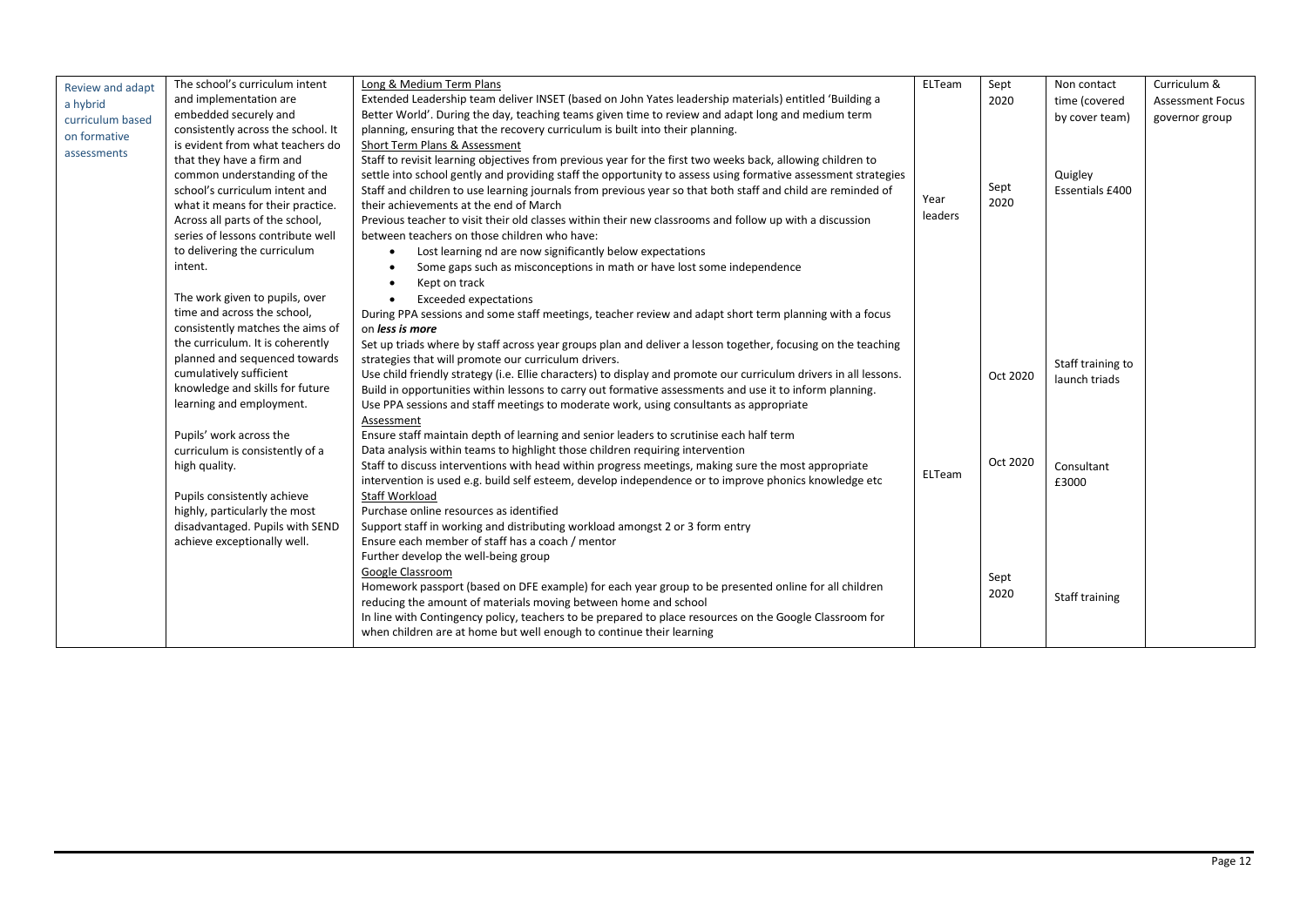<span id="page-12-1"></span><span id="page-12-0"></span>

| Reduce the gap<br>between those<br>not meeting<br>expectations and<br>those meeting<br><b>ARE</b> in English                                                                                                                                              | A rigorous and sequential<br>approach to the reading<br>curriculum develops pupils'<br>fluency, confidence and<br>enjoyment in reading. At all<br>stages, reading attainment is<br>assessed and gaps are addressed<br>quickly and effectively for all<br>pupils. Reading books connect<br>closely to the phonics knowledge<br>pupils are taught when they are<br>learning to read.<br>The sharp focus on ensuring that<br>younger children gain phonics<br>knowledge and language<br>comprehension necessary to<br>read, and the skills to<br>communicate, gives them the<br>foundations for future learning.<br>Teachers ensure that their own<br>speaking, listening, writing and<br>reading of English support pupils<br>in developing their language and<br>vocabulary well. | Phonics<br>Use expertise within EYFS and year 1 team to support staff across the school in the teaching of phonics<br>Use assessment to inform teachers of gaps and target these gaps within whole class, group and individual<br>teaching<br>Ensure parents are well informed in how to support their children in their phonics with a particular focus on<br>those children struggling to grasp their phonics<br>Use dyslexic experts amongst the staff to train teachers & support staff in how to find alternative ways of<br>memorising and applying phonics<br>Reading<br>Increase the opportunities for reading both at school (e.g. beginning and end of the day) and at home (e.g.<br>within homework passport and reward number of reads each week)<br>Refresher training and team teaching for some staff on guided reading and shared reading (as training was<br>just before lockdown)<br>Using benchmark kit, establish which children require a 'catch up' programme. Identify needs to target and<br>build into guided reading, as well as intervention such as Better Reading Partnerships<br>Continue to use Bug Club to supplement guided reading and also individual reading at home<br>Writing<br>Implement new spelling programme (Read Write Inc) to supplement No Nonsense<br>Continue to develop the three week cycle so that writing is creative and memorable (e.g. allowing children<br>more choice in their writing)<br>Training on talk for writing led by consultant<br>Continue to develop cross curricular links with writing<br>Using moderation to analyse writing, identify gaps and implement intervention as appropriate | LH, EB,<br>GF                     | Oct 2020 | Additional<br>chromebooks<br>£4000<br>£500      | Curriculum &<br><b>Assessment Focus</b><br>governor group |
|-----------------------------------------------------------------------------------------------------------------------------------------------------------------------------------------------------------------------------------------------------------|----------------------------------------------------------------------------------------------------------------------------------------------------------------------------------------------------------------------------------------------------------------------------------------------------------------------------------------------------------------------------------------------------------------------------------------------------------------------------------------------------------------------------------------------------------------------------------------------------------------------------------------------------------------------------------------------------------------------------------------------------------------------------------|----------------------------------------------------------------------------------------------------------------------------------------------------------------------------------------------------------------------------------------------------------------------------------------------------------------------------------------------------------------------------------------------------------------------------------------------------------------------------------------------------------------------------------------------------------------------------------------------------------------------------------------------------------------------------------------------------------------------------------------------------------------------------------------------------------------------------------------------------------------------------------------------------------------------------------------------------------------------------------------------------------------------------------------------------------------------------------------------------------------------------------------------------------------------------------------------------------------------------------------------------------------------------------------------------------------------------------------------------------------------------------------------------------------------------------------------------------------------------------------------------------------------------------------------------------------------------------------------------------------------------------------------------------------|-----------------------------------|----------|-------------------------------------------------|-----------------------------------------------------------|
| Further embed<br>the well-designed<br>mathematics<br>curriculum to<br>ensure that more<br>pupils achieve at<br>least the expected<br>standard in<br>mathematics,<br>particularly by the<br>end of key stage 1<br>(OFSTED<br>recommendation)<br>Evaluation | A rigorous and sequential<br>approach to the math curriculum<br>develops pupils' fluency,<br>confidence and enjoyment in<br>reading. At all stages, math<br>attainment is assessed and gaps<br>are addressed quickly and<br>effectively for all pupils.                                                                                                                                                                                                                                                                                                                                                                                                                                                                                                                          | Maths leaders to continue to train and support staff on the teaching of Maths Mastery, with a particular<br>focus on the catch up curriculum (White Rose materials)<br>Maths leader to continue to use links with other schools, sharing good practice<br>External consultant to lead moderation meetings providing next steps for staff to work on<br>Line managers to effectively use performance management to identify those staff requiring further support<br>and to ensure that tie is built in to support staff<br>SLT to lead moderation of books during PPA, carefully analysing gaps and thus next steps                                                                                                                                                                                                                                                                                                                                                                                                                                                                                                                                                                                                                                                                                                                                                                                                                                                                                                                                                                                                                                            | <b>RW</b><br>Finance total: £8550 | Oct 2020 | Non contact<br>time (provided<br>by cover team) | Curriculum &<br><b>Assessment Focus</b><br>governor group |
|                                                                                                                                                                                                                                                           |                                                                                                                                                                                                                                                                                                                                                                                                                                                                                                                                                                                                                                                                                                                                                                                  |                                                                                                                                                                                                                                                                                                                                                                                                                                                                                                                                                                                                                                                                                                                                                                                                                                                                                                                                                                                                                                                                                                                                                                                                                                                                                                                                                                                                                                                                                                                                                                                                                                                                |                                   |          |                                                 |                                                           |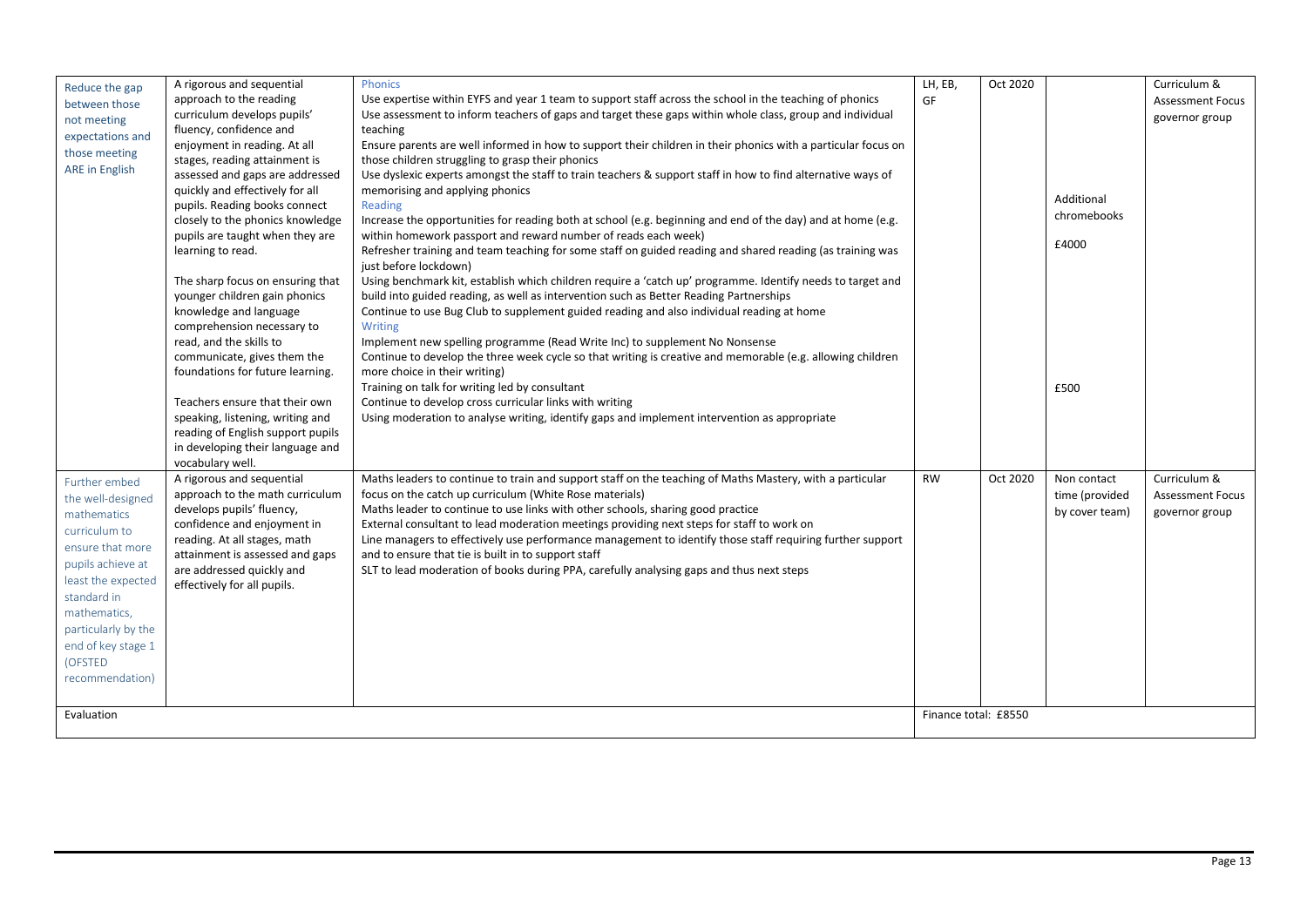## <span id="page-13-0"></span>BEHAVIOUR AND ATTITUDES (Improvement 4)

#### <span id="page-13-1"></span>Re-establish exceptional behaviour and attitudes, leading to outstanding progress within each year group and across the curriculum.

Success Criteria

100% teaching and learning observations, drop ins, SIP visits celebrate behaviour is good or better; attendance is 96.1% and persistent absence reduced to 7%; 75-85% meet end of year expectations with 25-35% exceeding end expectation; 75-85% make good or better progress.

<span id="page-13-3"></span><span id="page-13-2"></span>

| <b>Objective</b>                                                                                                                                        | When we are successful,<br>what will it look like?                                                                                                                                              | <b>Action</b>                                                                                                                                                                                                                                                                                                                                                                                                                                                                                                                                                                                                                                                                                                                                                                                                                                                                                                                                                                                                                                                                                                                                                                                                                                                                                          | <b>Lead Person</b>   | <b>Start Date</b>     | <b>Resources</b>                                                                                             | <b>Monitoring</b>                                              |
|---------------------------------------------------------------------------------------------------------------------------------------------------------|-------------------------------------------------------------------------------------------------------------------------------------------------------------------------------------------------|--------------------------------------------------------------------------------------------------------------------------------------------------------------------------------------------------------------------------------------------------------------------------------------------------------------------------------------------------------------------------------------------------------------------------------------------------------------------------------------------------------------------------------------------------------------------------------------------------------------------------------------------------------------------------------------------------------------------------------------------------------------------------------------------------------------------------------------------------------------------------------------------------------------------------------------------------------------------------------------------------------------------------------------------------------------------------------------------------------------------------------------------------------------------------------------------------------------------------------------------------------------------------------------------------------|----------------------|-----------------------|--------------------------------------------------------------------------------------------------------------|----------------------------------------------------------------|
| Ensure the school<br>values<br>(underpinned by<br>British Values) are<br>consistently<br>applied inside and<br>outside of school<br>across all children | (Ofsted handbook 2019)<br>The school has high<br>expectations for pupils'<br>behaviour and conduct.<br>These expectations are<br>commonly understood and<br>applied consistently and<br>fairly. | Assemblies, lessons and circle times at the start of term re-introduce the children to the school rules,<br>rewards and consequences, and it's links to new COVID-19 rules in place<br>Review policy with staff within The Haven and agree appropriate amendments<br>Displays in every classroom and main parts of the school display TEAM<br>Continue with House Points and golden leaves using online systems<br>Actively involve parents so that they are able to reinforce the school rules at<br>Senior leaders to monitor behaviour in their year groups, assistant heads within their phases and swift<br>support provided to staff and children as necessary<br>Ensure children are 'wearing their school uniform with pride' including PE kit<br>At playtimes, increase the number of adults on duty to ensure children remain in their zones (in<br>accordance with the risk assessment)<br>Involve the children in leading activities / making improvements via School Council & House Captains<br>Providing bespoke behaviour plans for those children with additional needs (alongside the SENCo)<br>Providing training and support for club providers, ensuring they understand and implement the<br>behaviour policy<br>Including anti-bullying assemblies, lessons throughout the year | <b>LBC</b>           | Sept 2020<br>Oct 2020 | <b>Training</b><br>Additional<br><b>COVID costs</b><br>Monitoring<br>time (covered<br>by HLTA<br>cover team) | Pupils, Families &<br><b>Community Focus</b><br>governor group |
| Target behaviour<br>which is affecting<br>either academic<br>learning or social<br>development                                                          | Pupils behave with<br>consistently high levels of<br>respect for others.                                                                                                                        | Staff to assess behaviour both in the classroom and outside at playtimes<br>Use assessments to identify those children who require additional support<br>Set up interventions using ELSA materials and apply during learning /playtimes<br>Provide training for staff and sessions for the children in understanding the centre and the importance of<br>celebrating our differences and supporting each other                                                                                                                                                                                                                                                                                                                                                                                                                                                                                                                                                                                                                                                                                                                                                                                                                                                                                         | <b>Year leaders</b>  | Sept 2020             | PSHE hub<br>£1100                                                                                            | Pupils, Families &<br><b>Community Focus</b><br>governor group |
| Evaluation:                                                                                                                                             |                                                                                                                                                                                                 |                                                                                                                                                                                                                                                                                                                                                                                                                                                                                                                                                                                                                                                                                                                                                                                                                                                                                                                                                                                                                                                                                                                                                                                                                                                                                                        | Finance total: £1100 |                       |                                                                                                              |                                                                |